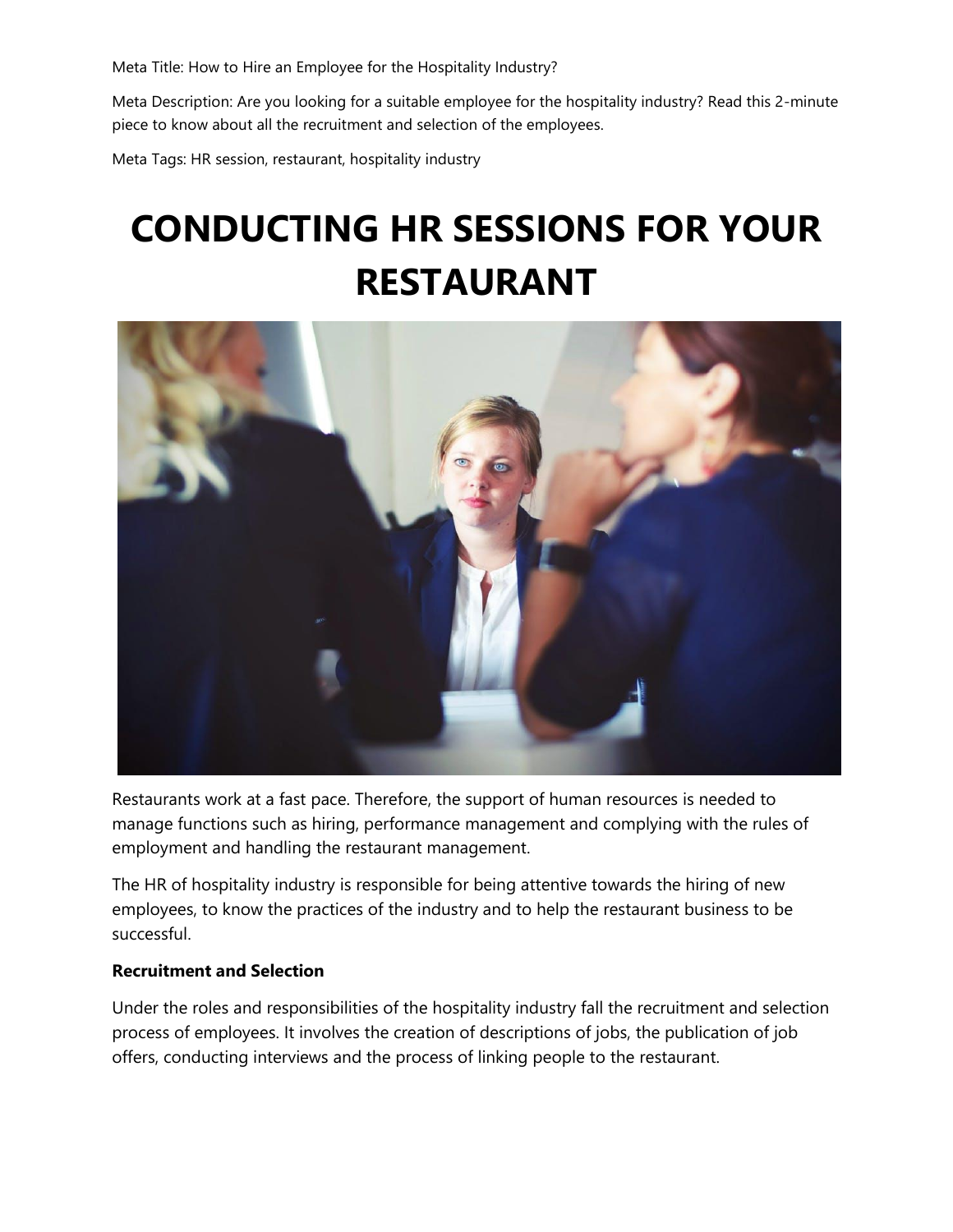Meta Title: How to Hire an Employee for the Hospitality Industry?

Meta Description: Are you looking for a suitable employee for the hospitality industry? Read this 2-minute piece to know about all the recruitment and selection of the employees.

Meta Tags: HR session, restaurant, hospitality industry

To perform this process properly, the professional must know the hospitality industry's inside out. With the proper knowledge of the industry, human resource of a restaurant can select the best candidate. In addition to this, it is essential to train all the employees and have the necessary certifications to qualify for a job in the hospitality industry.

At the same time, they must have the health certification of employees, since all workers in the hospitality industry are examined by the doctors to ensure about the contagious diseases. This disease transmits through the handling of food, this is why it is mandatory to keep a on the prospects.

## **Responsibilities and Duties**

It is important to know that the person looking over the human resources should know how to conduct the proper orientation and the boarding programs for the new employees. They are responsible for training them about the policies of the restaurant and other service standards, such as customer service, guidelines for preparing food and presentation of the dishes.

They negotiate the cost of group health plans, supervise the retirement savings programs and monitor open enrollment for the company's benefits. Moreover, the surveys, payroll processes and offerings of competitive salaries, are the other major functions of human resources personnel for restaurants.

Human Resource of industry is one of the areas that allow the communication between management and employees, where all the disagreements of the workers are communicated, and the care of employee rights are ensured.

By fulfilling all the responsibilities efficiently, the HR ensures regarding justice among the employees and their satisfaction.

Hence, it is essential to have a good team of human resources since their services play a major role in the success of the restaurant.

## **Interviews**

After receiving a million CVs, you will have to select the most prepared. Once this is done, you have to request an interview with them.

Ensure to keep a check on the following in the interview:

- Applied studies
- Professional experience
- Ability to work in a group